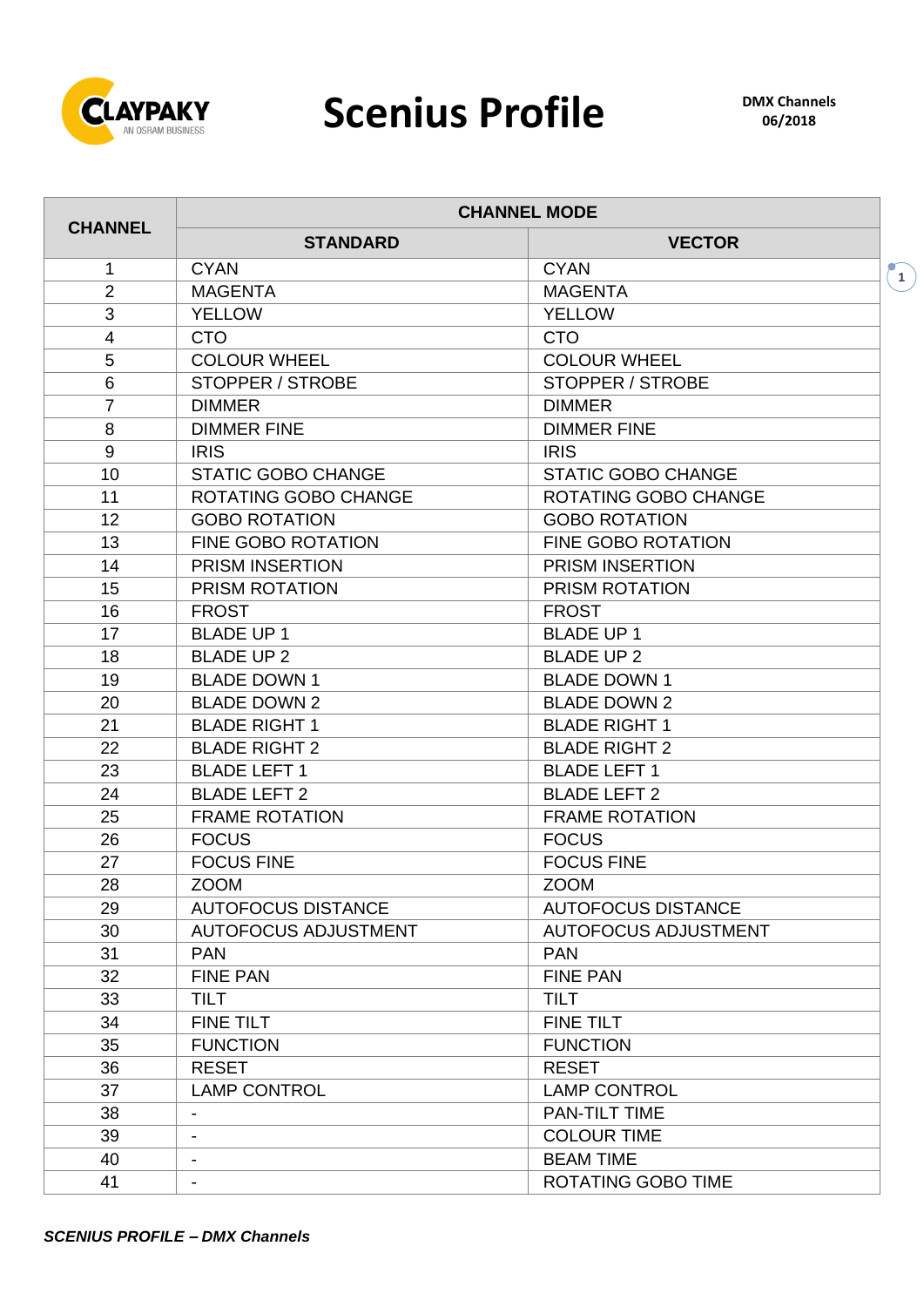| <b>Channel Mode</b><br><b>DMX</b> |               |              |                                                                       |                                                 |  |  |  |  |
|-----------------------------------|---------------|--------------|-----------------------------------------------------------------------|-------------------------------------------------|--|--|--|--|
| <b>Standard</b>                   | <b>Vector</b> | <b>Value</b> | <b>Function</b>                                                       |                                                 |  |  |  |  |
|                                   |               |              | <b>CYAN</b>                                                           |                                                 |  |  |  |  |
| 1                                 | ျ             | $0 - 255$    | Linear Cyan movement                                                  |                                                 |  |  |  |  |
|                                   |               |              | <b>MAGENTA</b>                                                        |                                                 |  |  |  |  |
| $\mathbb{Z}$                      | 2             | $0 - 255$    | Linear Magenta movement                                               |                                                 |  |  |  |  |
|                                   |               |              | <b>YELLOW</b>                                                         |                                                 |  |  |  |  |
| 3                                 | 3             | $0 - 255$    | <b>Linear Yellow movement</b>                                         |                                                 |  |  |  |  |
|                                   |               |              |                                                                       |                                                 |  |  |  |  |
| 4                                 | 4             |              | <b>CTO</b>                                                            | $\left( \begin{array}{c} 2 \end{array} \right)$ |  |  |  |  |
|                                   |               | $0 - 255$    | Linear CTO movement                                                   |                                                 |  |  |  |  |
|                                   |               |              | <b>COLOUR WHEEL</b>                                                   |                                                 |  |  |  |  |
|                                   |               | $\mathbf 0$  | <b>Empty position</b>                                                 |                                                 |  |  |  |  |
|                                   |               | 8            | Empty + Dark Red                                                      |                                                 |  |  |  |  |
|                                   |               | 16           | Dark Red                                                              |                                                 |  |  |  |  |
|                                   |               | 24           | Dark Red + Blue Brilliant 485                                         |                                                 |  |  |  |  |
|                                   |               | 32           | <b>Blue Brilliant 485</b>                                             |                                                 |  |  |  |  |
|                                   |               | 40           | Blue Brilliant 485 + Green 5054                                       |                                                 |  |  |  |  |
|                                   |               | 48<br>56     | <b>Green 5054</b><br>Green 5054 + HMG4                                |                                                 |  |  |  |  |
| 5                                 | 5             | 64           | Half Minus Green HMG4                                                 |                                                 |  |  |  |  |
|                                   |               | 71           | HMG4 + Gold Amber 555                                                 |                                                 |  |  |  |  |
|                                   |               | 80           | Gold Amber 555                                                        |                                                 |  |  |  |  |
|                                   |               | 87           | Gold Amber + Red 600                                                  |                                                 |  |  |  |  |
|                                   |               | 96           | <b>Red 600</b>                                                        |                                                 |  |  |  |  |
|                                   |               | 103          | Red 600 + Navy Blue 440                                               |                                                 |  |  |  |  |
|                                   |               | 112          | Navy Blue 440                                                         |                                                 |  |  |  |  |
|                                   |               | 120          | Navy Blue 440 + Empty position                                        |                                                 |  |  |  |  |
|                                   |               |              | Continuous clockwise Colour Wheel rotation at linearly variable speed |                                                 |  |  |  |  |
|                                   |               | $128 - 255$  | from slow (4.4 rph) to fast (160 rpm)                                 |                                                 |  |  |  |  |
|                                   |               |              | <b>STOPPER / STROBE</b>                                               |                                                 |  |  |  |  |
|                                   |               | $0 - 3$      | Light OFF                                                             |                                                 |  |  |  |  |
|                                   |               |              | Strobe at linearly variable frequency from low (1 flash/sec) to high  |                                                 |  |  |  |  |
|                                   |               | $4 - 103$    | (12 flashes/sec)                                                      |                                                 |  |  |  |  |
|                                   |               | $104 - 107$  | Light ON                                                              |                                                 |  |  |  |  |
| 6                                 | 6             | $108 - 207$  | Pulsation at linearly variable speed from slow to fast                |                                                 |  |  |  |  |
|                                   |               | $208 - 212$  | Light ON                                                              |                                                 |  |  |  |  |
|                                   |               | $213 - 225$  | Random Strobe at low frequency                                        |                                                 |  |  |  |  |
|                                   |               | 226 - 238    | Random Strobe at medium frequency                                     |                                                 |  |  |  |  |
|                                   |               | 239 - 251    | Random Strobe at high frequency                                       |                                                 |  |  |  |  |
|                                   |               | 252 - 255    | Light ON                                                              |                                                 |  |  |  |  |
| 77                                | 77            |              | <b>DIMMER</b>                                                         |                                                 |  |  |  |  |
|                                   |               | $0 - 255$    | Light output linearly increase from no-light to maximum brightness    |                                                 |  |  |  |  |
|                                   |               |              | <b>DIMMER FINE</b>                                                    |                                                 |  |  |  |  |
| 8                                 | 8             | $0 - 255$    | Fine Dimmer positioning                                               |                                                 |  |  |  |  |
|                                   |               |              | <b>IRIS</b>                                                           |                                                 |  |  |  |  |
|                                   |               | $0 - 131$    | Iris linearly open from minimum to maximum aperture                   |                                                 |  |  |  |  |
|                                   |               | 132 - 171    | Iris pulsation from slow to fast speed                                |                                                 |  |  |  |  |
| 9                                 | 9             | 172 - 211    | Iris pulsation from slow to fast speed with fast opening              |                                                 |  |  |  |  |
|                                   |               | $212 - 251$  | Iris pulsation from slow to fast speed with fast closing              |                                                 |  |  |  |  |
|                                   |               | 252 - 255    | Maximum aperture                                                      |                                                 |  |  |  |  |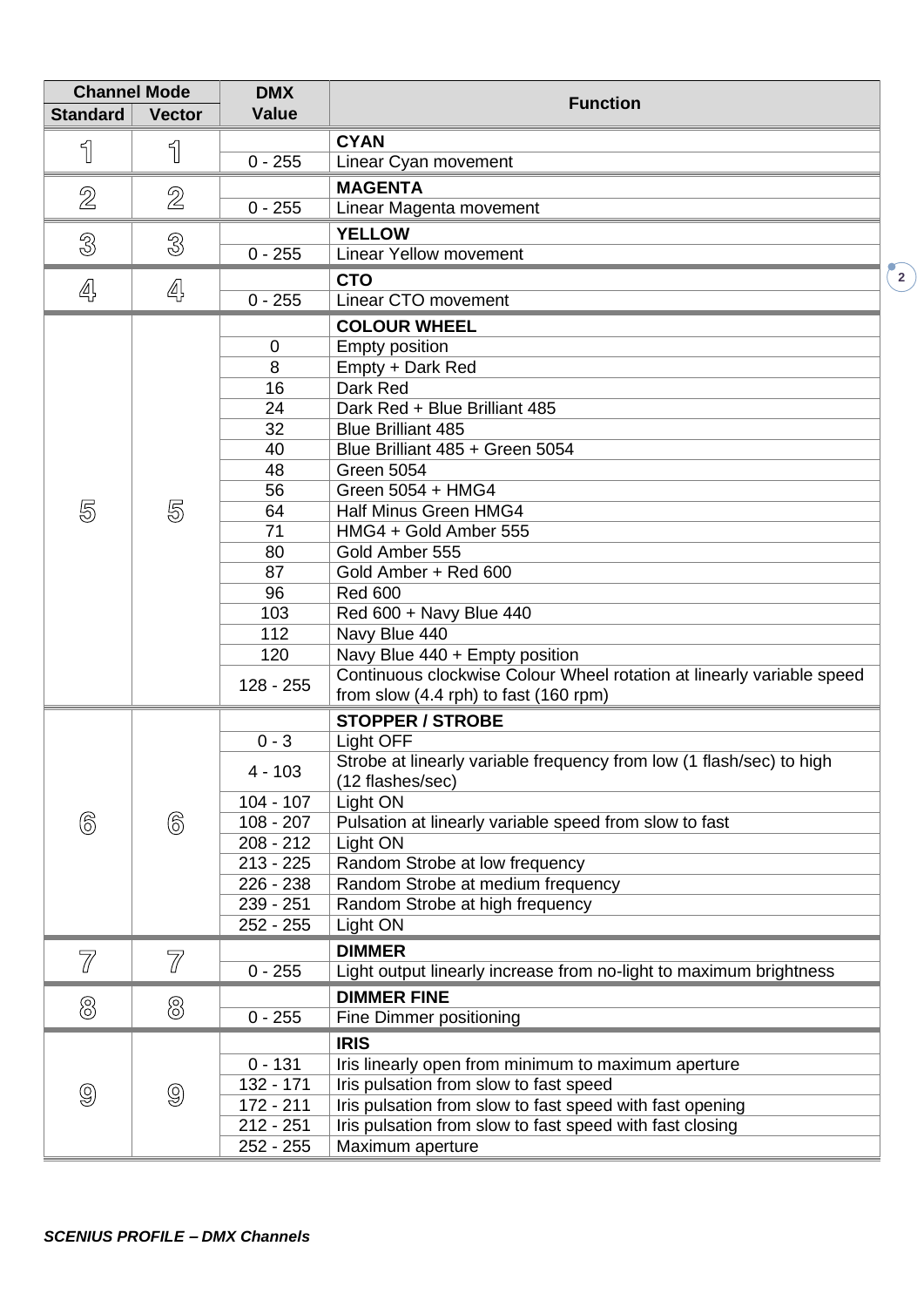| <b>Channel Mode</b> |               | <b>DMX</b>             | <b>Function</b>                                                                                        |               |  |  |  |  |
|---------------------|---------------|------------------------|--------------------------------------------------------------------------------------------------------|---------------|--|--|--|--|
| <b>Standard</b>     | <b>Vector</b> | <b>Value</b>           |                                                                                                        |               |  |  |  |  |
|                     |               |                        | <b>STATIC GOBO CHANGE</b>                                                                              |               |  |  |  |  |
|                     |               | $0 - 7$                | <b>Empty position</b>                                                                                  |               |  |  |  |  |
|                     |               | $8 - 15$               | Gobo 1 - GOD00F/009 - (Shattered)                                                                      |               |  |  |  |  |
|                     |               | $16 - 23$              | Gobo 2 - GOD00F/007 - (Tunnel)                                                                         | $\binom{3}{}$ |  |  |  |  |
|                     |               | $24 - 31$              | Gobo 3 - GOD00F/006 - (Floating Squares)                                                               |               |  |  |  |  |
|                     |               | $32 - 39$              | Gobo 4 - GOD00F/005 - (Forest)                                                                         |               |  |  |  |  |
|                     |               | $40 - 47$              | Gobo 5 - GOD00F/004 - (Doodles)                                                                        |               |  |  |  |  |
| 10                  | 10            | $48 - 55$              | Gobo 6 - GOD00F/003 - (Big Dots)                                                                       |               |  |  |  |  |
|                     |               | $56 - 63$              | Gobo 7 - GOD00F/002 - (Swamped)                                                                        |               |  |  |  |  |
|                     |               | $64 - 71$              | Gobo 8 - GOD00F/001 - (Crackle)                                                                        |               |  |  |  |  |
|                     |               | $72 - 113$             | Continuous rotation clockwise at linearly variable speed                                               |               |  |  |  |  |
|                     |               | 114 - 117              | <b>Stop</b>                                                                                            |               |  |  |  |  |
|                     |               | 118 - 159              | Continuous rotation counter-clockwise at linearly variable speed                                       |               |  |  |  |  |
|                     |               | $160 - 171$            | Gobo 1 shakes at variable speed from slow to fast                                                      |               |  |  |  |  |
|                     |               | 172 - 183<br>184 - 195 | Gobo 2 shakes at variable speed from slow to fast<br>Gobo 3 shakes at variable speed from slow to fast |               |  |  |  |  |
|                     |               | 196 - 207              | Gobo 4 shakes at variable speed from slow to fast                                                      |               |  |  |  |  |
|                     |               | 208 - 219              | Gobo 5 shakes at variable speed from slow to fast                                                      |               |  |  |  |  |
|                     |               | 220 - 231              | Gobo 6 shakes at variable speed from slow to fast                                                      |               |  |  |  |  |
|                     |               | 232 - 243              | Gobo 7 shakes at variable speed from slow to fast                                                      |               |  |  |  |  |
|                     |               | 244 - 255              | Gobo 7 shakes at variable speed from slow to fast                                                      |               |  |  |  |  |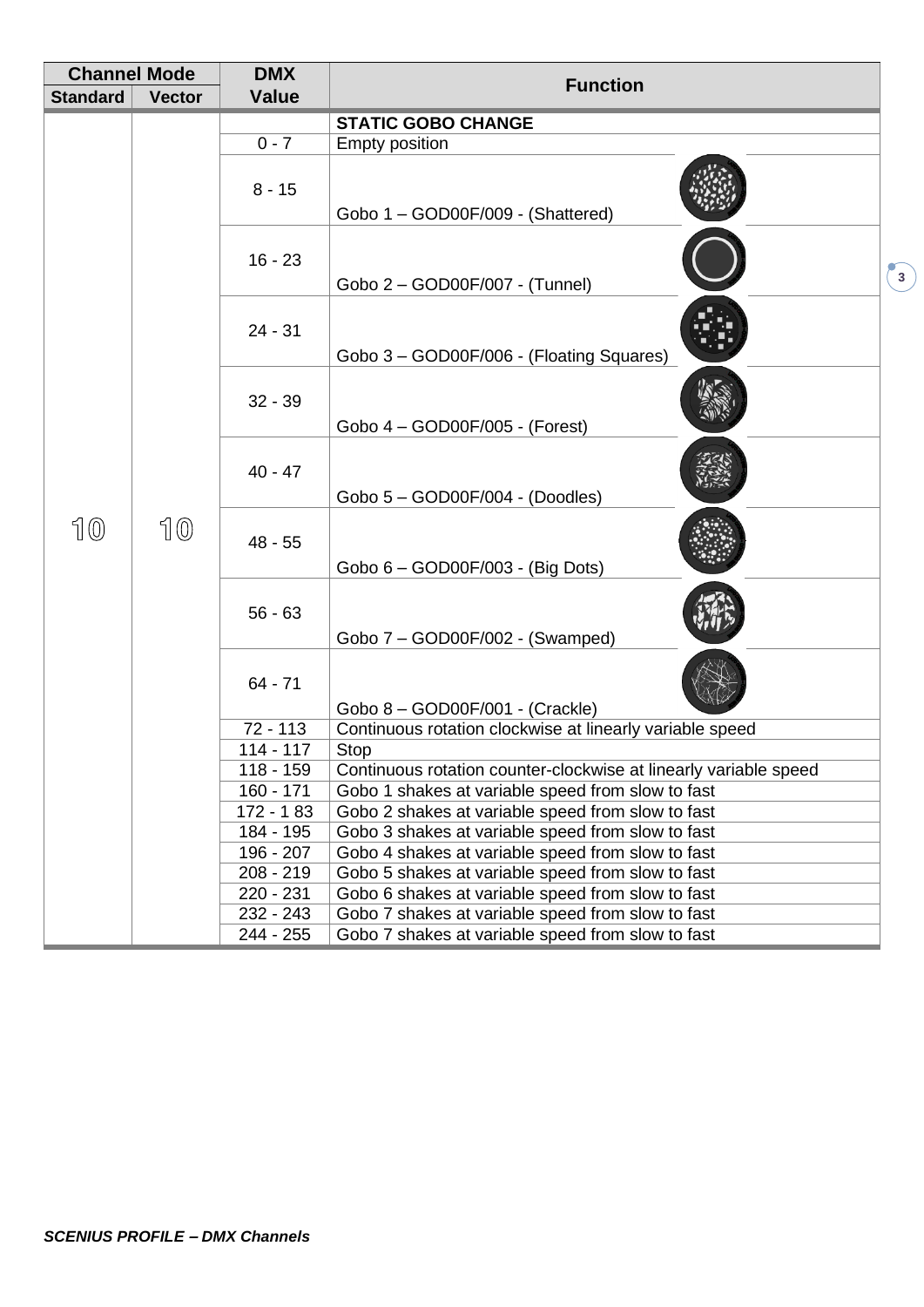| <b>Channel Mode</b><br><b>DMX</b> |               |                        | <b>Function</b>                                                                                                |                         |  |  |  |  |
|-----------------------------------|---------------|------------------------|----------------------------------------------------------------------------------------------------------------|-------------------------|--|--|--|--|
| <b>Standard</b>                   | <b>Vector</b> | <b>Value</b>           |                                                                                                                |                         |  |  |  |  |
|                                   |               |                        | <b>ROTATING GOBO CHANGE</b>                                                                                    |                         |  |  |  |  |
|                                   |               | $0 - 18$               | <b>Empty position</b>                                                                                          |                         |  |  |  |  |
|                                   |               | $19 - 37$              | Gobo 1 - GOD00E/001 (Small Dots)                                                                               |                         |  |  |  |  |
|                                   |               | $38 - 56$              | Gobo 2 - GOD00E/002 (Plumens)                                                                                  | $\overline{\mathbf{4}}$ |  |  |  |  |
|                                   |               | $57 - 74$              | Gobo 3 - GOD00E/013 (Clouds V2)                                                                                |                         |  |  |  |  |
| 11                                | 11            | $75 - 92$              | Gobo 4 - GOD00E/010 (Half Circle)                                                                              |                         |  |  |  |  |
|                                   |               | $93 - 111$             | Gobo 5 - GOD00E/005 (Oak Three)                                                                                |                         |  |  |  |  |
|                                   |               | 112 - 129              | Gobo 6 - GOD00E/014 (Water Lines)                                                                              |                         |  |  |  |  |
|                                   |               | $130 - 150$            | Gobo 1 shakes at variable speed from slow to fast                                                              |                         |  |  |  |  |
|                                   |               | $151 - 171$            | Gobo 2 shakes at variable speed from slow to fast                                                              |                         |  |  |  |  |
|                                   |               | 172 - 192              | Gobo 3 shakes at variable speed from slow to fast                                                              |                         |  |  |  |  |
|                                   |               | 193 - 213<br>214 - 234 | Gobo 4 shakes at variable speed from slow to fast<br>Gobo 5 shakes at variable speed from slow to fast         |                         |  |  |  |  |
|                                   |               | $235 - 255$            | Gobo 6 shakes at variable speed from slow to fast                                                              |                         |  |  |  |  |
|                                   |               |                        | <b>GOBO ROTATION</b>                                                                                           |                         |  |  |  |  |
|                                   |               | $0 - 21$               | Gobo indexing: 0° to 90° range                                                                                 |                         |  |  |  |  |
|                                   |               | $21 - 42$              | Gobo indexing: 90° to 180° range                                                                               |                         |  |  |  |  |
|                                   |               | $42 - 63$              | Gobo indexing: 180° to 270° range                                                                              |                         |  |  |  |  |
|                                   |               | $63 - 84$              | Gobo indexing: 270° to 360° range                                                                              |                         |  |  |  |  |
| 12                                | 12            | 84 - 105               | Gobo indexing: 360° to 450° range                                                                              |                         |  |  |  |  |
|                                   |               | $105 - 127$            | Gobo indexing: 450° to 540° range                                                                              |                         |  |  |  |  |
|                                   |               | 128 - 190              | Continuous clockwise gobo rotation at linearly variable speed from fast<br>$(180$ rpm) to slow $(2.2$ rph)     |                         |  |  |  |  |
|                                   |               | 191 - 192              | Stop rotation                                                                                                  |                         |  |  |  |  |
|                                   |               | 193 - 255              | Continuous counter-clockwise gobo rotation at linearly variable speed<br>from slow (2.2 rph) to fast (180 rpm) |                         |  |  |  |  |
|                                   |               |                        | <b>FINE GOBO ROTATION</b>                                                                                      |                         |  |  |  |  |
| 13                                | 13            | $0 - 255$              | Fine counter-clockwise Gobo Indexing                                                                           |                         |  |  |  |  |
|                                   |               |                        | <b>PRISM INSERTION</b>                                                                                         |                         |  |  |  |  |
| 14                                | 14            | $0 - 127$              | Prism out                                                                                                      |                         |  |  |  |  |
|                                   |               | 128 - 255              | 4 facet Prism into the light beam                                                                              |                         |  |  |  |  |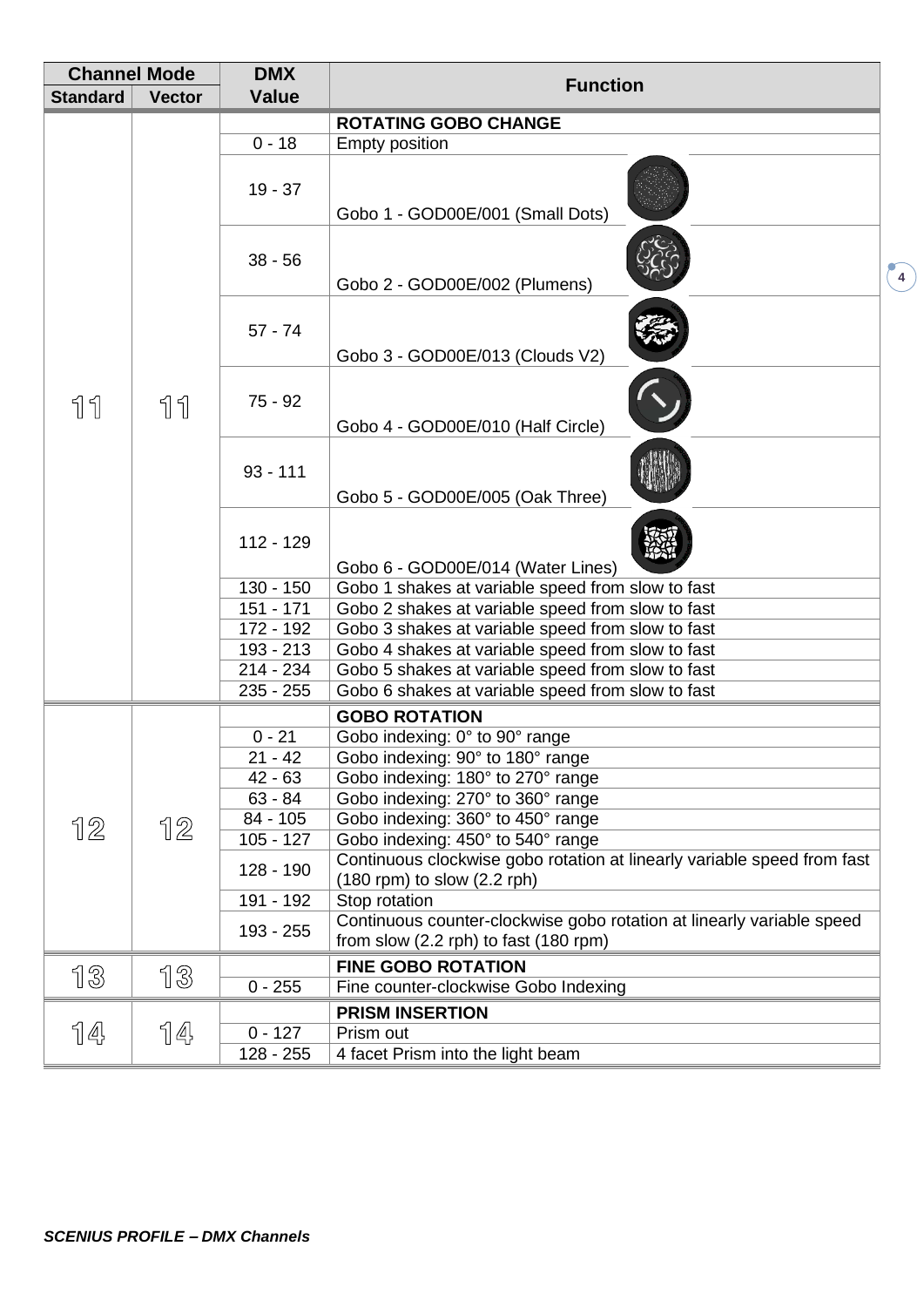| <b>Channel Mode</b> |               | <b>DMX</b>           | <b>Function</b>                                                        |  |  |  |
|---------------------|---------------|----------------------|------------------------------------------------------------------------|--|--|--|
| <b>Standard</b>     | <b>Vector</b> | <b>Value</b>         |                                                                        |  |  |  |
|                     |               |                      | <b>PRISMS ROTATION</b>                                                 |  |  |  |
|                     |               | $0 - 21$             | Prism indexing: 0° to 90° range                                        |  |  |  |
|                     |               | $21 - 42$            | Prism indexing: 90° to 180° range                                      |  |  |  |
|                     |               | $42 - 63$            | Prism indexing: 180° to 270° range                                     |  |  |  |
|                     |               | $63 - 84$            | Prism indexing: 270° to 360° range                                     |  |  |  |
| 15                  | 15            | 84 - 105             | Prism indexing: 360° to 450° range                                     |  |  |  |
|                     |               | $105 - 127$          | Prism indexing: 450° to 540° range                                     |  |  |  |
|                     |               | 128 - 190            | Continuous counter-clockwise prism rotation at linearly variable speed |  |  |  |
|                     |               | 191 - 192            | from fast (80 rpm) to slow (3 rph)<br>Stop rotation                    |  |  |  |
|                     |               |                      | Continuous clockwise prism rotation at linearly variable speed from    |  |  |  |
|                     |               | 193 - 255            | slow (3 rph) to fast (80 rpm)                                          |  |  |  |
|                     |               |                      | <b>FROST</b>                                                           |  |  |  |
|                     |               |                      | Frost moves linearly into the light beam                               |  |  |  |
| 16                  | 16            | $0 - 255$            | Frost blades move from no-diffusion to maximum diffusion               |  |  |  |
|                     |               |                      | $0 - 138$ Frost 1                                                      |  |  |  |
|                     |               |                      | 139 - 255 Frost 2                                                      |  |  |  |
| 17                  | 17            |                      | <b>BLADE UP 1</b>                                                      |  |  |  |
|                     |               | $0 - 255$            | Blade moves linearly into the light beam                               |  |  |  |
| 18                  | 18            |                      | <b>BLADE UP 2</b>                                                      |  |  |  |
|                     |               | $0 - 255$            | Blade moves linearly into the light beam                               |  |  |  |
| 19                  | 19            |                      | <b>BLADE DOWN 1</b>                                                    |  |  |  |
|                     |               | $0 - 255$            | Blade moves linearly into the light beam                               |  |  |  |
| 20                  | 20            |                      | <b>BLADE DOWN 2</b>                                                    |  |  |  |
|                     |               | $0 - 255$            | Blade moves linearly into the light beam                               |  |  |  |
| 21                  | 21            |                      | <b>BLADE RIGHT 1</b>                                                   |  |  |  |
|                     |               | $0 - 255$            | Blade moves linearly into the light beam                               |  |  |  |
| 22                  | 22            |                      | <b>BLADE RIGHT 2</b>                                                   |  |  |  |
|                     |               | $0 - 255$            | Blade moves linearly into the light beam                               |  |  |  |
| 23                  | 23            |                      | <b>BLADE LEFT 1</b>                                                    |  |  |  |
|                     |               | $0 - 255$            | Blade moves linearly into the light beam                               |  |  |  |
| 24                  | 24            |                      | <b>BLADE LEFT 2</b>                                                    |  |  |  |
|                     |               | $0 - 255$            | Blade moves linearly into the light beam                               |  |  |  |
| 25                  | 25            |                      | <b>FRAME ROTATION</b>                                                  |  |  |  |
|                     |               | $0 - 255$            | Frame counter-clockwise linearly rotate                                |  |  |  |
| 26                  | 26            |                      | <b>FOCUS</b>                                                           |  |  |  |
|                     |               | $0 - 255$            | Focus moves linearly from far to near position                         |  |  |  |
| 27                  | 27            |                      | <b>FOCUS FINE</b>                                                      |  |  |  |
|                     |               | $0 - 255$            | Fine Focus positioning                                                 |  |  |  |
| 28                  | 28            |                      | <b>ZOOM</b>                                                            |  |  |  |
|                     |               | $0 - 255$            | Zoom linearly moves from narrow to wide beam                           |  |  |  |
|                     |               |                      | <b>AUTOFOCUS DISTANCE</b>                                              |  |  |  |
| 29                  | 29            | $0 - 6$<br>$7 - 255$ | Autofocus disabled<br>Autofocus from 4mt. (bit 7) to 100mt. (bit 255)  |  |  |  |
|                     |               |                      |                                                                        |  |  |  |
|                     |               | $0 - 127$            | <b>AUTOFOCUS ADJUSTMENT</b><br><b>Focus Fine</b>                       |  |  |  |
| 30                  | 30            | 128                  | Stop                                                                   |  |  |  |
|                     |               | 129 - 255            | <b>Focus Fine</b>                                                      |  |  |  |
|                     |               |                      |                                                                        |  |  |  |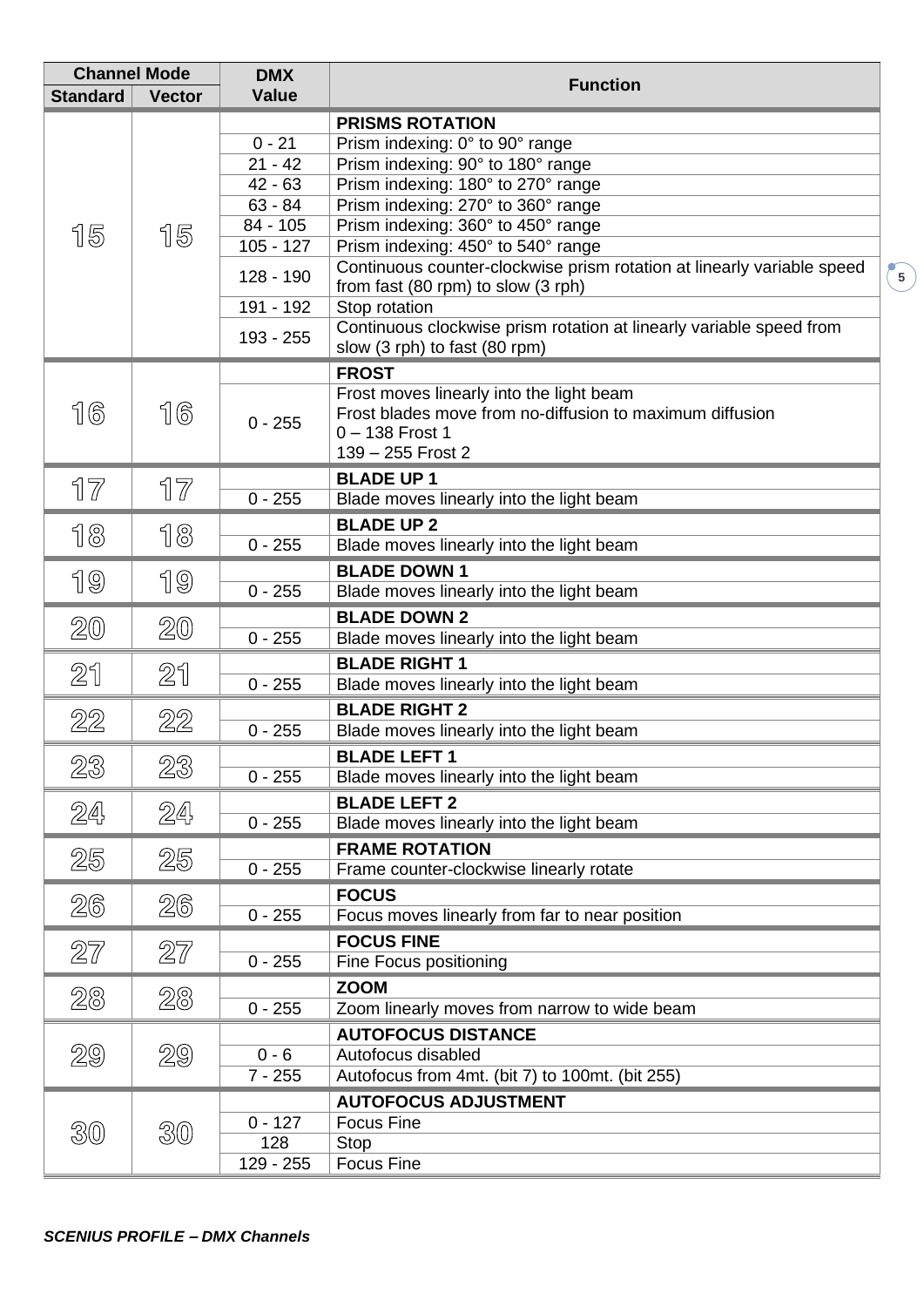|                 | <b>Channel Mode</b> | <b>DMX</b>            |                                                                       |                |  |  |  |  |
|-----------------|---------------------|-----------------------|-----------------------------------------------------------------------|----------------|--|--|--|--|
| <b>Standard</b> | <b>Vector</b>       | <b>Value</b>          | <b>Function</b>                                                       |                |  |  |  |  |
|                 |                     |                       | <b>PAN</b>                                                            |                |  |  |  |  |
| 31              | 31                  | $0 - 255$             | Pan movement/positioning from 0° to 540°                              |                |  |  |  |  |
|                 |                     |                       | <b>FINE PAN</b>                                                       |                |  |  |  |  |
| 32              | 32                  | $0 - 255$             | Fine Pan positioning                                                  |                |  |  |  |  |
|                 |                     |                       | <b>TILT</b>                                                           |                |  |  |  |  |
| 33              | 33                  | $0 - 255$             | Tilt movement/positioning from 0° to 268°                             |                |  |  |  |  |
|                 |                     |                       | <b>FINE TILT</b>                                                      |                |  |  |  |  |
| 34              | 34                  | $0 - 255$             | Fine Tilt positioning                                                 | 6 <sup>1</sup> |  |  |  |  |
|                 |                     |                       |                                                                       |                |  |  |  |  |
|                 |                     |                       | <b>FUNCTION</b>                                                       |                |  |  |  |  |
|                 |                     | $0 - 11$<br>$12 - 24$ | Unused range                                                          |                |  |  |  |  |
|                 |                     | $25 - 37$             | Fast Pan / Tilt speed (default)                                       |                |  |  |  |  |
|                 |                     |                       | Normal Pan / Tilt speed<br><b>Conventional Dimmer curve</b>           |                |  |  |  |  |
|                 |                     | $38 - 50$             |                                                                       |                |  |  |  |  |
|                 |                     | $51 - 62$             | Standard Dimmer curve (default)                                       |                |  |  |  |  |
|                 |                     | $63 - 113$            | Free                                                                  |                |  |  |  |  |
|                 |                     | $114 - 126$           | Slow Blade speed                                                      |                |  |  |  |  |
|                 |                     | 127 - 139             | Fast Blade speed                                                      |                |  |  |  |  |
| 35              | 35                  | 140 - 152             | Fast Gobo change                                                      |                |  |  |  |  |
|                 |                     | 153 - 164             | Normal Gobo change (default)                                          |                |  |  |  |  |
|                 |                     | $165 - 203$           | Free                                                                  |                |  |  |  |  |
|                 |                     | $204 - 213$           | <b>Linear Dimmer curve</b>                                            |                |  |  |  |  |
|                 |                     | $214 - 216$           | Free                                                                  |                |  |  |  |  |
|                 |                     | $217 - 227$           | Uniform Field Frost Auto                                              |                |  |  |  |  |
|                 |                     | 228 - 240             | <b>Uniform Field Frost Always ON</b>                                  |                |  |  |  |  |
|                 |                     | $240 - 255$           | Uniform Field Frost Always OFF                                        |                |  |  |  |  |
|                 |                     |                       | The functions are activated/selected passing through the unused       |                |  |  |  |  |
|                 |                     |                       | levels range and staying in the necessary range for 5 seconds         |                |  |  |  |  |
|                 |                     |                       | <b>RESET</b>                                                          |                |  |  |  |  |
|                 |                     | $0 - 25$              | Unused range                                                          |                |  |  |  |  |
|                 |                     |                       | Zoom Reset                                                            |                |  |  |  |  |
|                 |                     | $26 - 76$             | Zoom Reset sequence is activated passing through the unused levels    |                |  |  |  |  |
|                 |                     |                       | range and staying in this range for 5 seconds                         |                |  |  |  |  |
| 36              | 36                  |                       | Pan / Tilt Reset                                                      |                |  |  |  |  |
|                 |                     | 77 - 127              | Pan/Tilt Reset sequence passing through the unused levels range and   |                |  |  |  |  |
|                 |                     |                       | staying in this range for 5 seconds.                                  |                |  |  |  |  |
|                 |                     |                       | <b>Complete Reset</b>                                                 |                |  |  |  |  |
|                 |                     | 128 - 255             | All-effects Reset sequence passing through the unused levels range    |                |  |  |  |  |
|                 |                     |                       | and staying in this range for 5 seconds.                              |                |  |  |  |  |
|                 |                     |                       | <b>LAMP CONTROL</b> (Fixture not provided with hot re-strike igniter) |                |  |  |  |  |
|                 |                     | $0 - 25$              | Unused range                                                          |                |  |  |  |  |
|                 |                     |                       | <b>Lamp OFF</b>                                                       |                |  |  |  |  |
|                 |                     | $26 - 100$            | Lamp switch-off passing through the unused levels range and staying   |                |  |  |  |  |
|                 |                     |                       | in this range for 5 seconds.                                          |                |  |  |  |  |
| 37              | 37                  |                       | Lamp ON @1200W - Fans Noise reduced                                   |                |  |  |  |  |
|                 |                     | $101 - 179$           | Lamp switch-on passing through the unused levels range and staying    |                |  |  |  |  |
|                 |                     |                       | in this range for 5 seconds.                                          |                |  |  |  |  |
|                 |                     |                       | Lamp ON @1400W                                                        |                |  |  |  |  |
|                 |                     | 178 - 255             | Lamp switch-on passing through the unused levels range and staying    |                |  |  |  |  |
|                 |                     |                       | in this range for 5 seconds.                                          |                |  |  |  |  |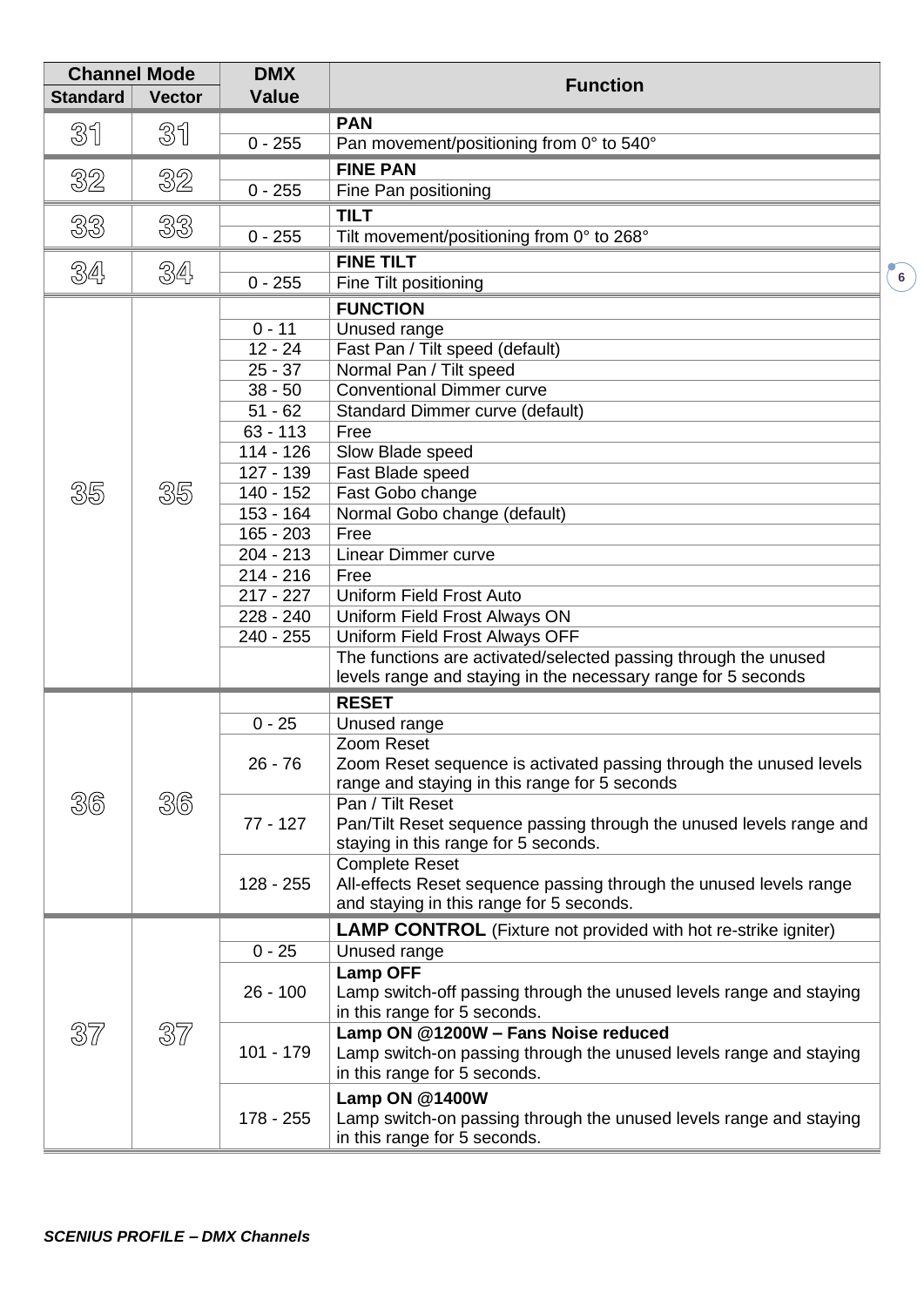| <b>Channel Mode</b> |                            | <b>DMX</b>   | <b>Function</b>                       |  |  |  |  |  |  |  |  |
|---------------------|----------------------------|--------------|---------------------------------------|--|--|--|--|--|--|--|--|
| <b>Standard</b>     | <b>Vector</b>              | <b>Value</b> |                                       |  |  |  |  |  |  |  |  |
|                     | 38                         |              | <b>PAN-TILT TIME</b>                  |  |  |  |  |  |  |  |  |
| $\blacksquare$      |                            | $0 - 255$    | Pan - Fine Pan - Tilt - Fine Tilt     |  |  |  |  |  |  |  |  |
|                     | 39                         |              | <b>COLOUR TIME</b>                    |  |  |  |  |  |  |  |  |
| $\Box$              |                            | $0 - 255$    | Cyan - Magenta - Yellow - CTO         |  |  |  |  |  |  |  |  |
|                     | $\mathbb{A}(\overline{0})$ |              | <b>BEAM TIME</b>                      |  |  |  |  |  |  |  |  |
| $\Box$              |                            | $0 - 255$    | Dimmer - Frost - Prism - Focus - Zoom |  |  |  |  |  |  |  |  |
|                     | 45                         |              | <b>ROTATING GOBO TIME</b>             |  |  |  |  |  |  |  |  |
| $\Box$              |                            | $0 - 255$    | <b>Rotating Gobo</b>                  |  |  |  |  |  |  |  |  |

**7**

## **IMPORTANT**

To prevent accidental breakage of the effects, which could collide with each others during transport, before switching the projector OFF check that all the projector Channels have been excluded (DMX  $level = 0 bit.$ ).

Remember to Switch-Off the bulb, before to Switch-Off the fixture.

The lamp automatically dim to 1000W power, in any condition in which the blades completely shut the light beam and after 1.5sec the Shutter will be closed.

To ensure reliable operation of the effects, it is suggested to keep the lamp of the projector switch-on for few minutes before moving the effects. Claypaky use a high-performance lubricant (Barrierta L55/0) that is designed to work within the high temperature environment in Claypaky's modern moving light fixtures. In cold environments, it may take several minutes for the lubricant to reach optimum fluidity and all functions to reach optimum performance.